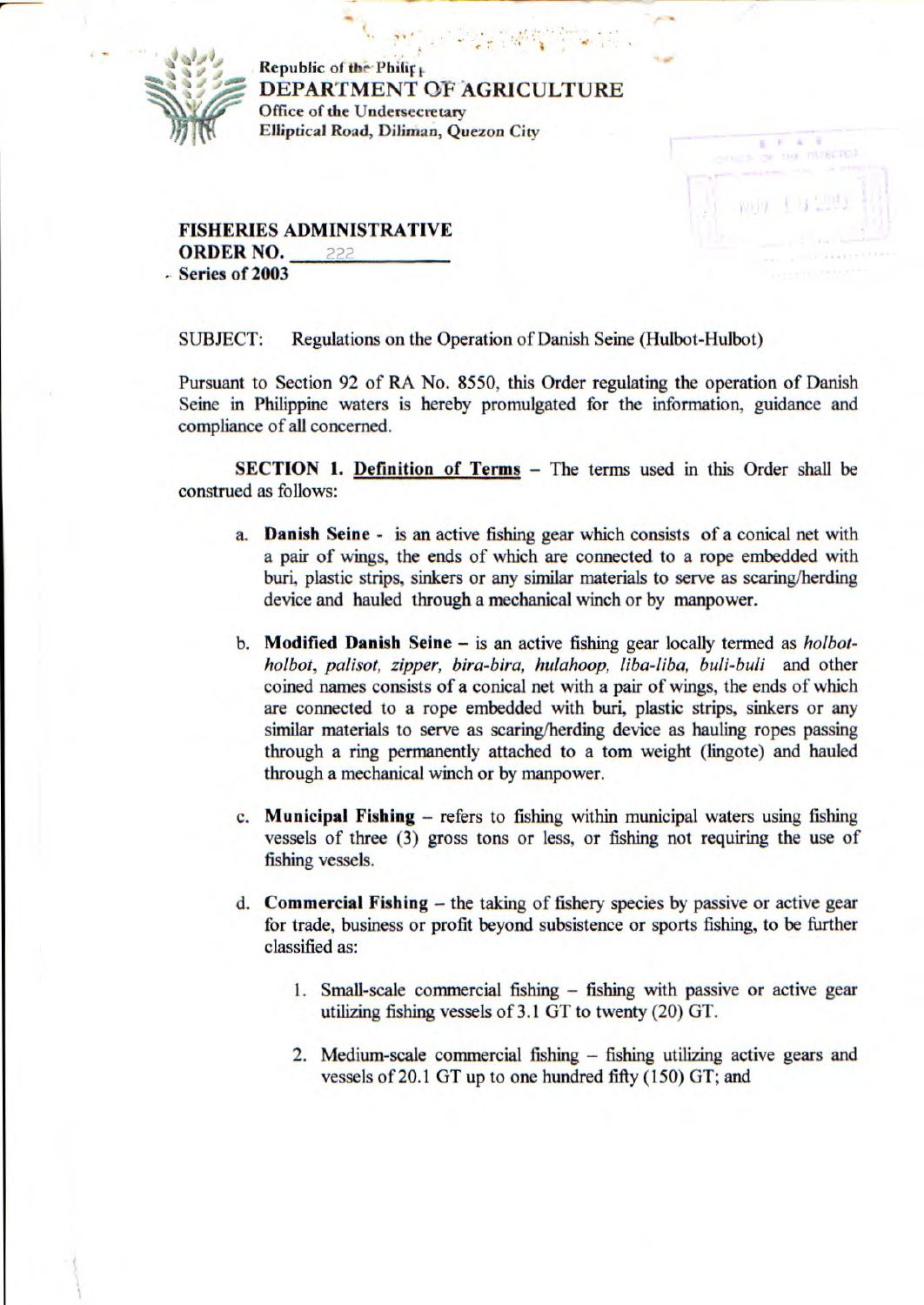- 3. Large-scale commercial fishing fishing utilizing active gears and vessels of more than one hundred fifty (150) GT.
- **e. Municipal Waters**  include not only streams, lakes, inland bodies of water and tidal waters within the municipality which are not included within the protected areas as defined under Republic Act No. 7586 (The N1PAS Law), public forest, timber lands, forest reserves or fishery reserves but also marine waters included between two (2) lines drawn perpendicular to the general coastline from points where the boundary lines of the municipality touch the sea at low tide and a third line parallel with the general coastline including offshore islands and fifteen (15) kilometers from such coastline. Where two (2) municipalities are so situated on opposite shores that there is less than thirty (30) kilometers of marine waters between them, the third line shall be equally distant from opposite shore of the respective municipalities.
- **f. Torn weight (lingote)**  is a type of weight made of lead, iron, stone or concrete materials of various shapes and provided with rings weighing about 1 kilogram and above which is lowered to the sea bottom or hung above the sea bottom by means of a rope where the pull ropes pass the rings during hauling operations.
- **g. Bureau**  refers to the Bureau of Fisheries and Aquatic Resources
- **h. Director**  refers to the Director of the Bureau of Fisheries & Aquatic **Resources**
- **i.** Person refers either to a natural or juridical person.

**SECTION 2. Prohibition** – It shall be unlawful for any person to operate municipal and commercial fishing boats using Danish seine and modified Danish Seine in catching fish within municipal waters, bays and management areas. The operation of modified Danish Seine may, however, be allowed in waters beyond fifteen (15) kilometers from the shoreline of any municipality provided that it shall not use tom weights and any method/accessories that destroys coral reefs, seagrass beds and other fishery marine habitats and that the minimum mesh size of the net shall not be less than three (3) centimeters.

**SECTION 3. Penalty** - The operator, boat captain, master fisherman and recruiter / organizer violating this Order shall suffer a penalty of imprisonment from two (2) to ten (10) years and a fine of not less than one hundred thousand pesos (P 100,000.00) to five hundred thousand pesos (P 500,000.00) or both fine and imprisonment at the discretion of the court. The catch and gear shall be confiscated.